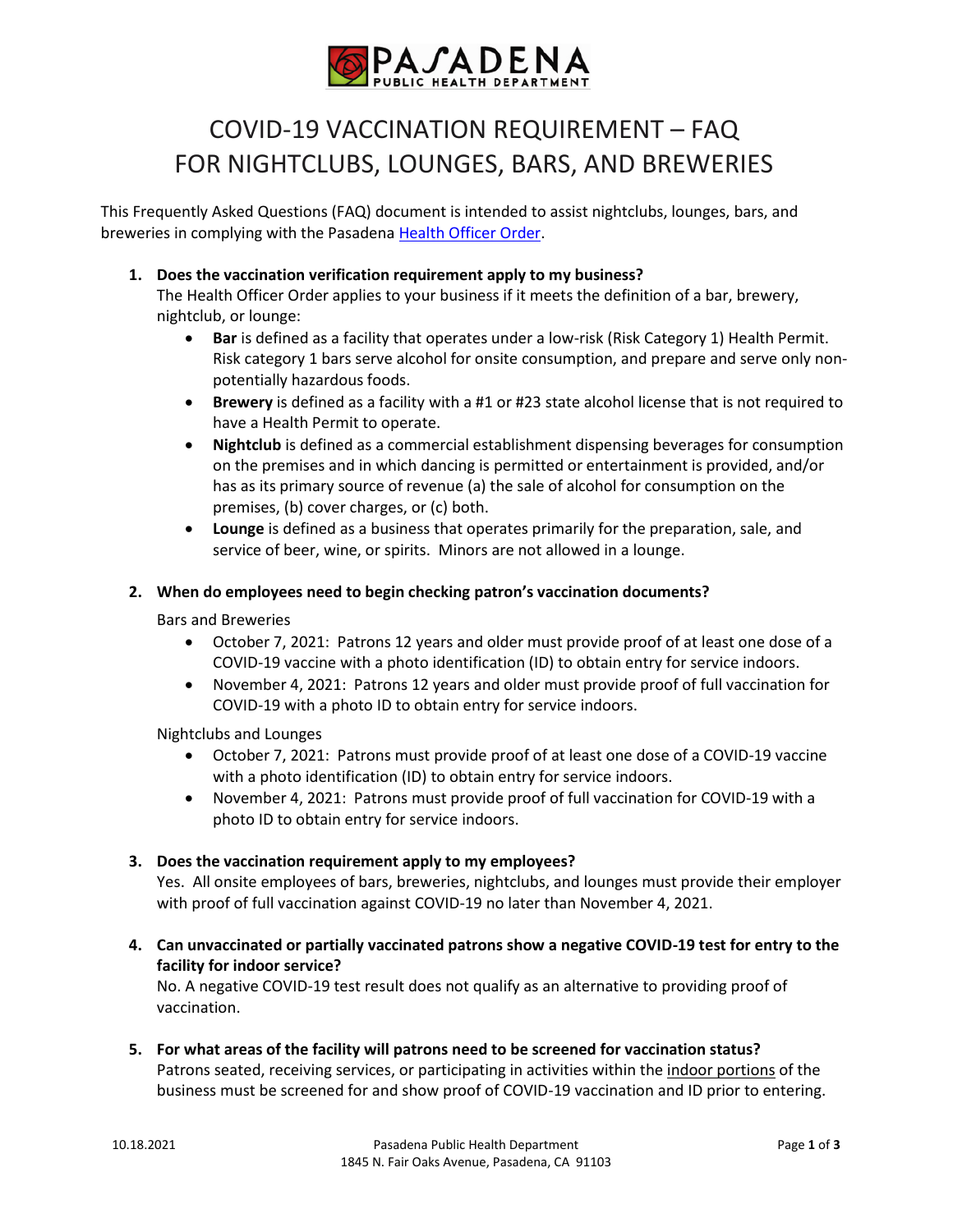Patrons may receive services or participate in activities in the outdoor portions of the business without being screened for vaccination.

#### **6. Does the vaccination verification requirement apply to restaurants?**

It is a strong recommendation for restaurants to implement vaccine verification; however, it is not currently required for restaurants.

# **7. Does the vaccine verification requirement apply to the bar inside my restaurant?**

Bars that are located within a restaurant that are operated under the same ownership, and bars that are operated adjacent (directly connected) to a separately permitted restaurant under the same ownership, are not required to verify vaccination.

**8. My facility operates like a restaurant during the day, but at night requires patrons be 21 and older to enter like a lounge. Does the vaccine verification requirement apply to my business?** During the hours the facility's operation meets the definition of a lounge, employees must verify vaccination of patrons as a condition of entry.

# **9. What is an acceptable form of vaccination record?** Employees and employers may refer to the document [Verifying Proof of COVID-19 Vaccination.](https://www.cityofpasadena.net/public-health/wp-content/uploads/sites/32/Guide-Verifying-Vaccination.pdf?v=1634325881732)

**10. Is it acceptable for a patron to verbally attest to being fully vaccinated, without providing documentation?**

No. Employees must verify the vaccination status of patrons by reviewing the patron's vaccination record and cross-referencing the record with the patron's photo ID.

# **11. Do I need to keep a copy of a patron's vaccination record?**

No. By allowing each patron to be seated, receive services, or participate in activities indoors at the facility, the facility operator is attesting that the facility has appropriately verified each indoor patron's vaccination prior to entry.

# **12. What are employees expected to do with a patron not presenting proof of vaccination?** If a patron does not present proof of vaccination with their photo ID, the patron may only be seated, served, or participate in activities in an outdoor portion of the facility.

# **13. In what instances is it allowable for an unvaccinated individual to enter the indoor portion of the facility?**

Individuals who do not show proof of vaccination may, for limited circumstances, be permitted to enter the indoor portions of the business. Such individuals must wear a well-fitted mask and may only enter the facility:

- as part of their employment to make a delivery or pick up, provide a service or repair, or for emergency or regulatory purposes;
- to get to the outdoor portion of the facility or to use the restroom; or
- to order, pick up, or pay for food or drink "to go." In this last instance, patrons must wait outdoors for their food or drink to be ready for pick-up.

# **14. What will happen if a facility is found not verifying vaccination status of patrons or employees?**

The Pasadena Public Health Department will address complaints individually, including through education and in-person outreach at the facility. Non-compliance with the Health Officer Order is